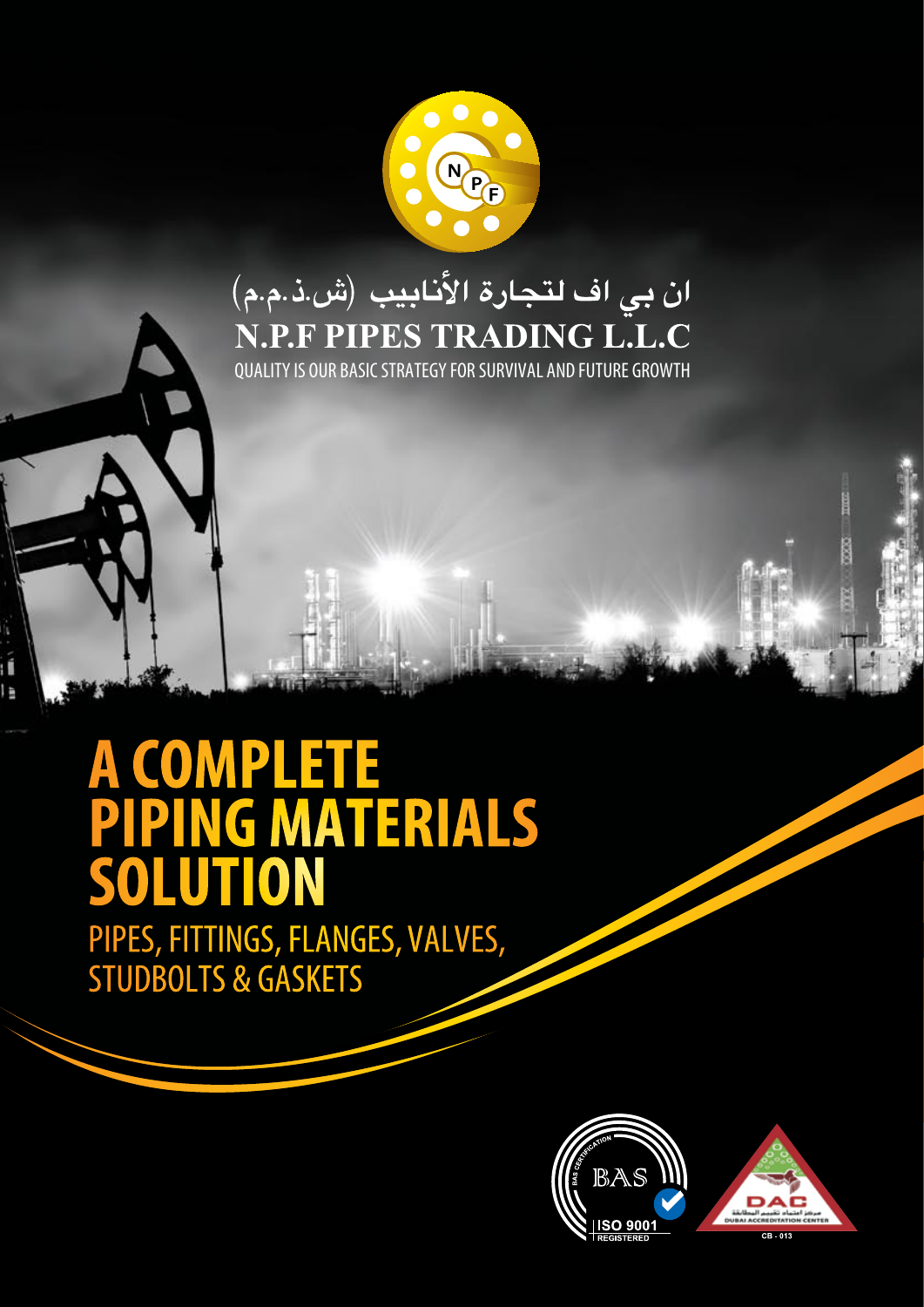

NPF PIPES TRADING (L.L.C) is an ISO 9001-2008 Company established in 2008 located in Dubai- United Arab Emirates as one of the leading stockists & suppliers of Piping materials for the complete range supply of Carbon Steel, Stainless Steel, Alloy steel & other steels in Pipes, Butt-Weld Fittings, Forged Fittings, Flanges, Valves, Pipes, Tubing, Casings, Isolation Joints, Gaskets, Nuts & Bolts, Etc. to serve the Oil, Gas, Petrochemical, Power, Mining, Water Desalination, Ship Building & Construction industries worldwide.

We are expanding our business divisions to the Constructions & Building Materials industry to supply all over the GCC countries. Our warehouse is located in Al Rashidiya- Dubai to meet critical deliveries from our customers in the region.

The vision of our management from their expertise in years in the same industry will expand the capacity of catering our emergency customers at any critical requirement. Our Project management division will plan & manage the requirements from the Bidding stages up to the execution efficiently.

Our professional Management information System leads the inventory management & the operational infrastructure is enabling us to keep the tractability of materials & documents at any point of time.

Our quality team guarantees you that all your requirements will be handled with highest priority to meet the customer requirements with relevant specification.

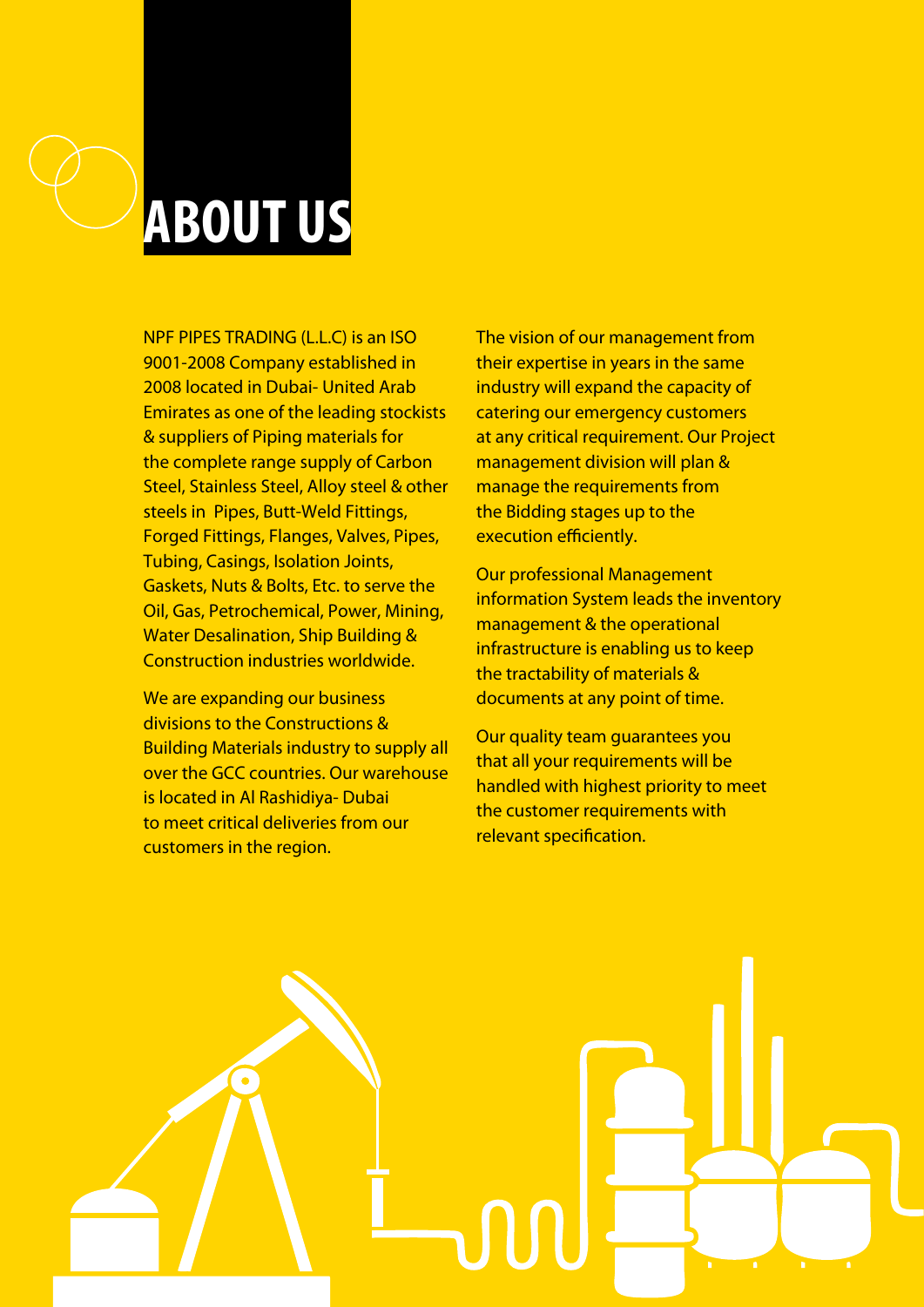# **OUR PRODUCTS**

#### **PIPES & TUBES**

**MATERIALS:** Carbon Steel, Stainless Steel, Low Temp, Alloy Steel, Duplex /Super Duplex, Special Alloys/ Nickel Titanium Alloys In Seamless & Welded. (Dimensional / Tolerance Standard Asme, Ansi B36.10/B36.19)

#### **MATERIAL GRADES**

API5L/A106/A53 GR B, X42, X52, X56, X60, X70,X80 (PSL1 & PSL2)

ASTM A333 GR 6, A671 GR CC60 /CC65/CC70,CL 12, 22

A335 GR P1/P5/P9/P11/P22

ASTM A312-TP316/316L & TP 304/304L, 321

ASTM A790, ASTM A928, Nickel 200/Nickel201/Monel-400/ Monel-600





#### **FLANGES**

ASME Flanges in Carbon Steel, Stainless Steel, Alloy Steel & other Steel Grades in Class # 150 to Class # 2500 & the sizes from-1/2" to 60", API Flanges from Class 2000-20000 & DIN Standard flanges in PN 10,PN 16 & PN 25.

#### **TYPE OF FLANGES:**

WNRF, BLIND RF, SORF, SWRF, Threaded RF, RTJ Flanges, Long Weld Neck Flanges, Nippo Flanges, Reducing Flanges, SWIVEL Flanges, ORIFICE Flanges, & Anchor Flanges.

#### **MATERIAL GRADES**

ASTM A 105 N, ASTM A 350 LF2 & LF3

ASTM A 182 F 304 /304L, F 316/316L, F 321, F 347, F44, F51

ASTM A 182-F5, F5A, F9, F11, F12 &F22,

ASTM A 694 F 42, F52, F60, F65

Nickel Alloy Flanges & Copper Alloy (Cu-NI) Flanges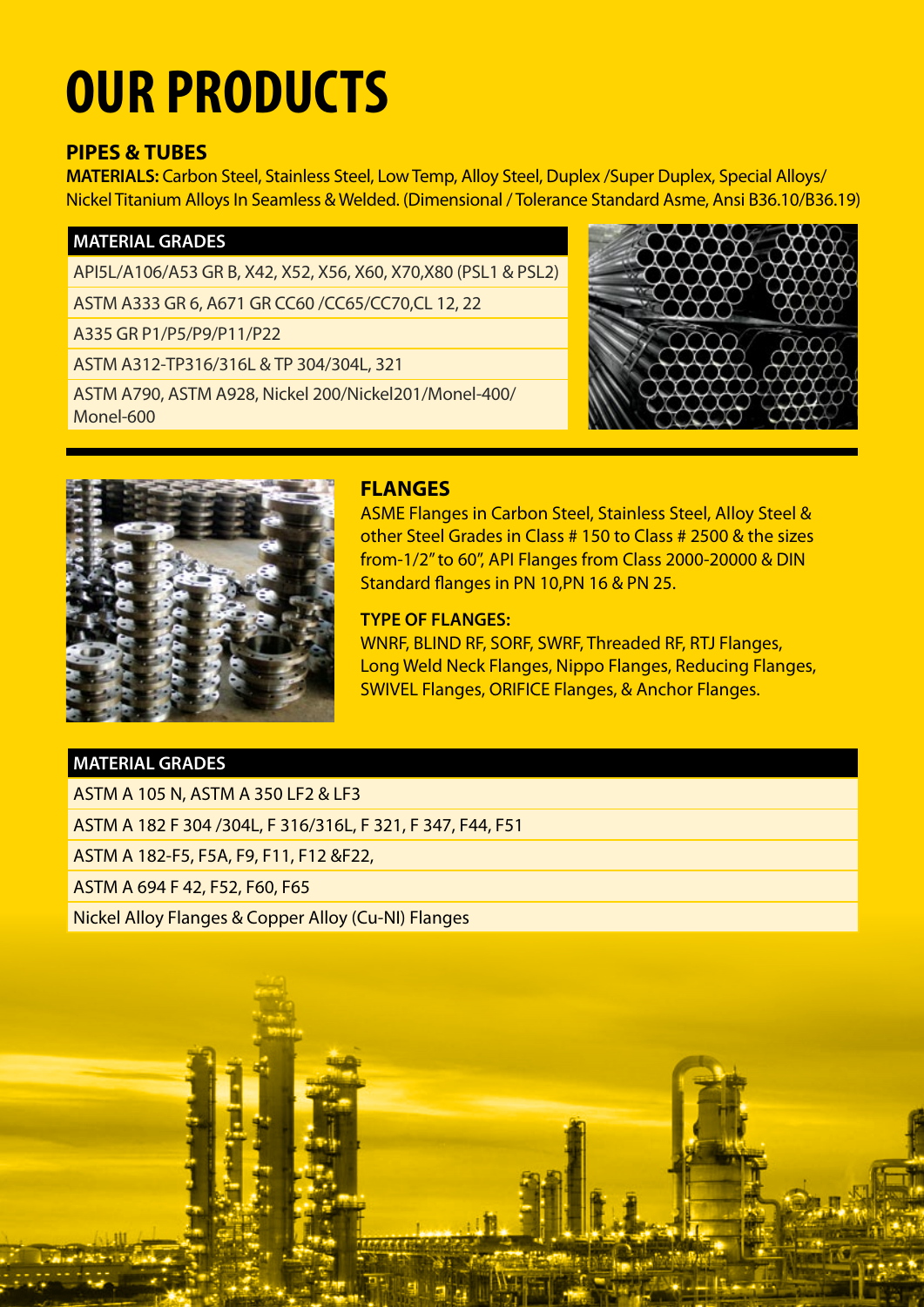

#### **BUTT WELD FITTINGS**

Carbon Steel, Stainless Steel & Other Steel Grades size from  $\frac{1}{2}$ "- 24" in Seamless & above up to 84" in Welded.

#### **TYPE OF FITTINGS**

Elbows (90°/45°/180°, 1.5D, 3D, 5D Bends), Equal & Un Equal Tee, Lateral Tee, Barred Tea, Cross, Concentric / Eccentric Reducers & Cap.

#### **MATERIAL GRADES:**

ASTM A234 WPB, ASTM A420 WPL 6, WPL3, WP5, WP9, WP11, WP22 ASTM A403 304/304L, 316/316L, WP321, WP347, WPS31254 ASTM A815 UNS31803, UNS 32750& UNS 32760 ASTM A860 WPHY-42, 46, 52, 60, 65 & MSS SP75-WPHY 46, 52, 60, 65.



#### **FORGED FITTINGS**

Carbon Steel, Stainless Steel, Alloy Steel & Duplex/ Super Duplex Steel Grades size from 1/2"- 6"

#### **TYPE OF FORGED FITTINGS**

Elbow, Tee, Reducing Tee, Cap, Bushing, Coupling, Union, Boss, Plug, Nipple, Barrel Nipple, Street Elbow, Weldolets, Sockolets, Elbow lets, Flangolets, Threadolets, Latrolets & Swage/Hex Nipples. (Class # 3000, # 6000, #9000) (SW, NPT & BSPT).



#### **MATERIAL GRADES:**

ASTM A105N, ASTM A350 LF1, LF2, LF3, ASTM A 182 F5, F9, F11, F22, F91

ASTM A182 F316/316L, F 304/304L, F317, F321, F347, F304H, F44, F51 & F53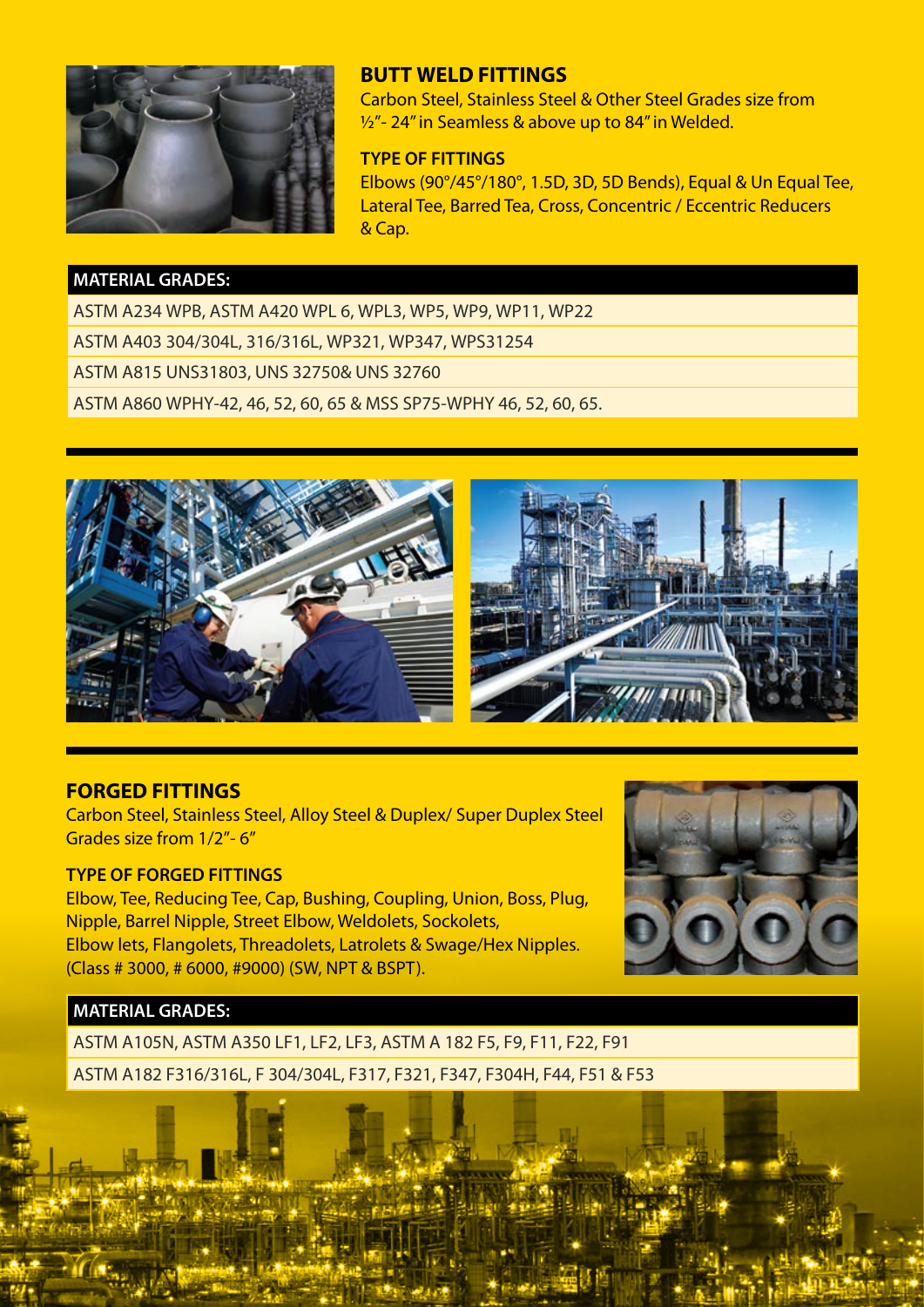#### **BOLTS, NUTS & WASHERS**

Alloy Steels, Stainless Steel, Carbon Steel, Exotics, Duplex/Super Duplex, Monel, Brass, Nylon etc.

#### **TYPE OF FASTENERS**

Stud Bolts, Hex Bolts, Nuts, Washers, Anchor Bolts, in Bare Condition, Galvanized, Cadmium Plated, Chrome Plated, HDG etc.





#### **GASKETS**

- Spiral Wound Gaskets
- Ring Joint Gaskets
- Insulation KITS
- Asbestos / Non Asbestos Gaskets
- Expansion Joints
- Heat Exchanger Gaskets
- Rubber Gaskets
- Compression Packing's etc



#### **VALVES**

- Ball Valves
- Gate Valves
- • Globe Valves
- Check Valves
- Butterfly Valves
- Strainers
- Speciality Valves





Cast Steel materials size from 2" to 48" Rating : ANSI 150#, 300#, 600#, 900#, 1500#, 2500 # Ends in Flanged RF, RTJ, BW PN10, PN16.

Forged Steel materials size from 1/2" to 2" Rating : ANSI 150#, 300#, 600#, 800#, 1500#, 2500# Ends in Screwed, Socket Weld, Flanged RF, RTJ, BW.

#### **MATERIAL GRADES**

Carbon Steel & Stainless Steel grades in A105, A350 LF2/LF6, A182 GR 316/316L, 304/304L

A216 WCB, A351 CF3/CF3M/CF8/CF8M